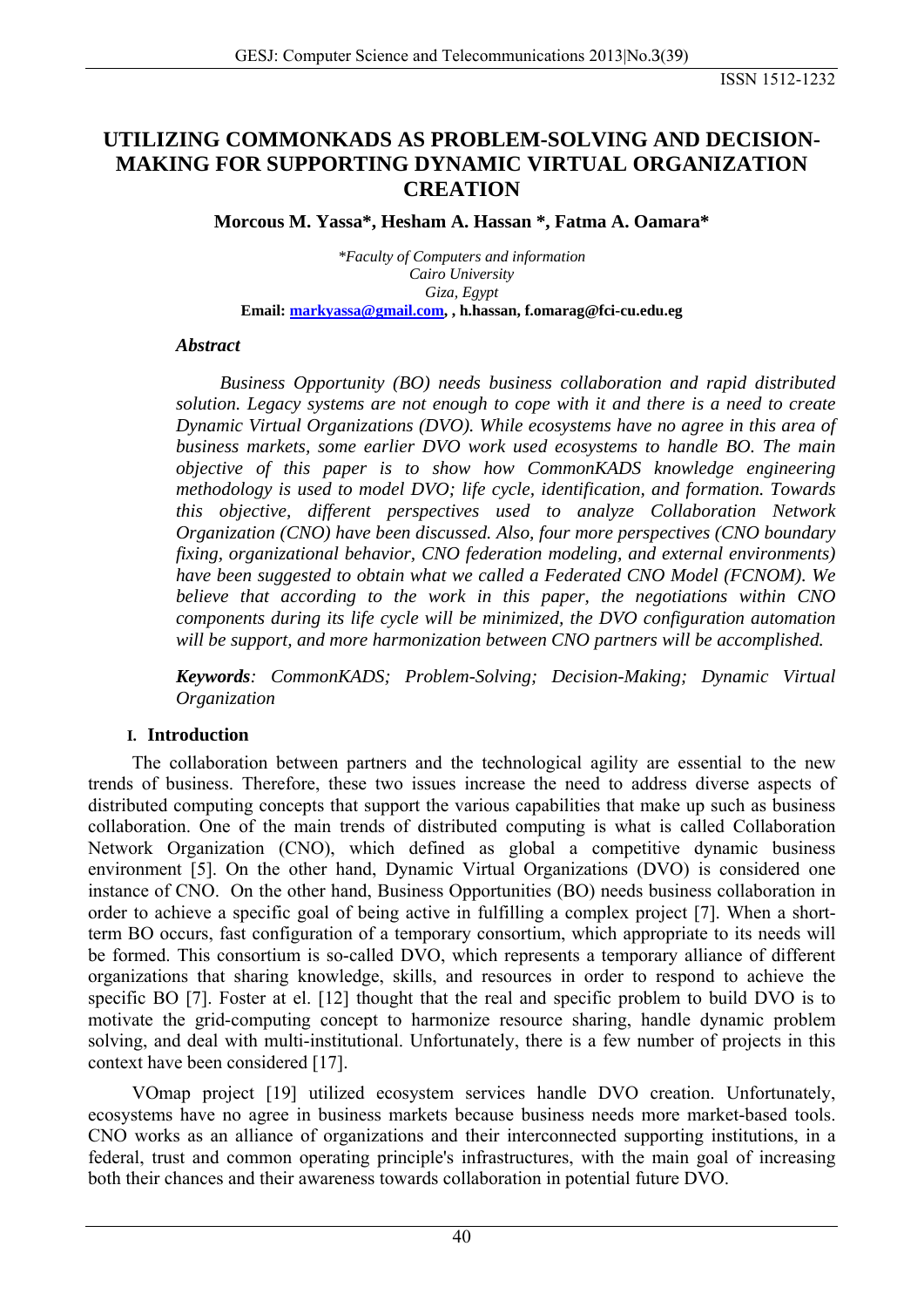Camarinha Matos et al. [5] thought that many enterprises would be part of some CNO that will act as environments for the DVO formation. One of the main weaknesses in this area is the lack of appropriate theories, consistent paradigm's definition, and adoption of formal modeling tools.

The motivation of this work is to determine the essential features that must be considered in order to automate the creation of DVO by integrating the Select-and-Modify modeling approach for [9], and CommonKADS methodology [3].

The contributions of this paper can be summarized as follows; First, propose a strategy-driven approach for virtual business collaboration modeling construction, which integrates the CommonKADS methodology with the Select-And-Modify approach. Second, generic knowledgebased components are designed to support this creation, which can increase the flexibility of the knowledge-based approach facilitates future integration. This research integrates and extends our recent work "new federated collaborative networked organization model (FCNOM)", which proposes an integrated framework that combines the existed CNO perspectives, as well as, proposes new [20].

The paper organized as follows; Section 2 proposes the process of constructing a virtual business collaboration model. CommonKADS utilization for supporting DVO Creation is discussed in section 3. Finally, the conclusion and the future work are discussed in section 5.

## **II. Virtual Business Collaboration Models Construction**

Burn et al. [14] thought that DVO' structure considered complex also, described simple elemental structures, which model how virtual business can be collaborated. The basic virtual business collaborative models are; virtual faces, co-alliances, star alliances, value alliances, market alliances and parallel alliances. A practical DVO may be a combination of these elemental structures [23].

Therefore, some guidelines and rules are needed to help in constructing a practical collaboration model. The easiest way to achieve a real collaboration model is to utilize the select and modify approach adapted by Hesham at el. [9]. In this approach, the target model is achieved through executing two steps. The first step is using some business features to select the nearest model(s), whereas the second step is to modify the nominative model(s) to construct the final model. For this purpose, some key business features that could be used f or the selection of the nominative collaboration model are summarized in Table 1. Models that satisfy most of the features will be considered in the selection process. Other matched features will be used in the modify step.

# **III. Utilizing Commonkads For Supporting Dvo Creation**

Many Knowledge Management (KM) methodologies are existed (e.g. CommonKADS, SPEDE [31], MIKE [32], and MOKA [33]). However, CommonKADS is considered the most motivated methodology to automate (part of) the process of creation and operation of DVO.

# **IV. CommonKADS**

CommonKADS is considered the most robust suitable methodology, because of having the following features: such as supporting object oriented approach, platform independent, hybrid approach, gradually extension of the methodology as a result of feedback from practitioner and scientists over the years, also it has the ability to model the complex systems taking easy steps [34] [35]. By utilizing CommonKADS the knowledge of the problem can be structured in three stages, context level, concept level and artifact level as follows (see Figure1).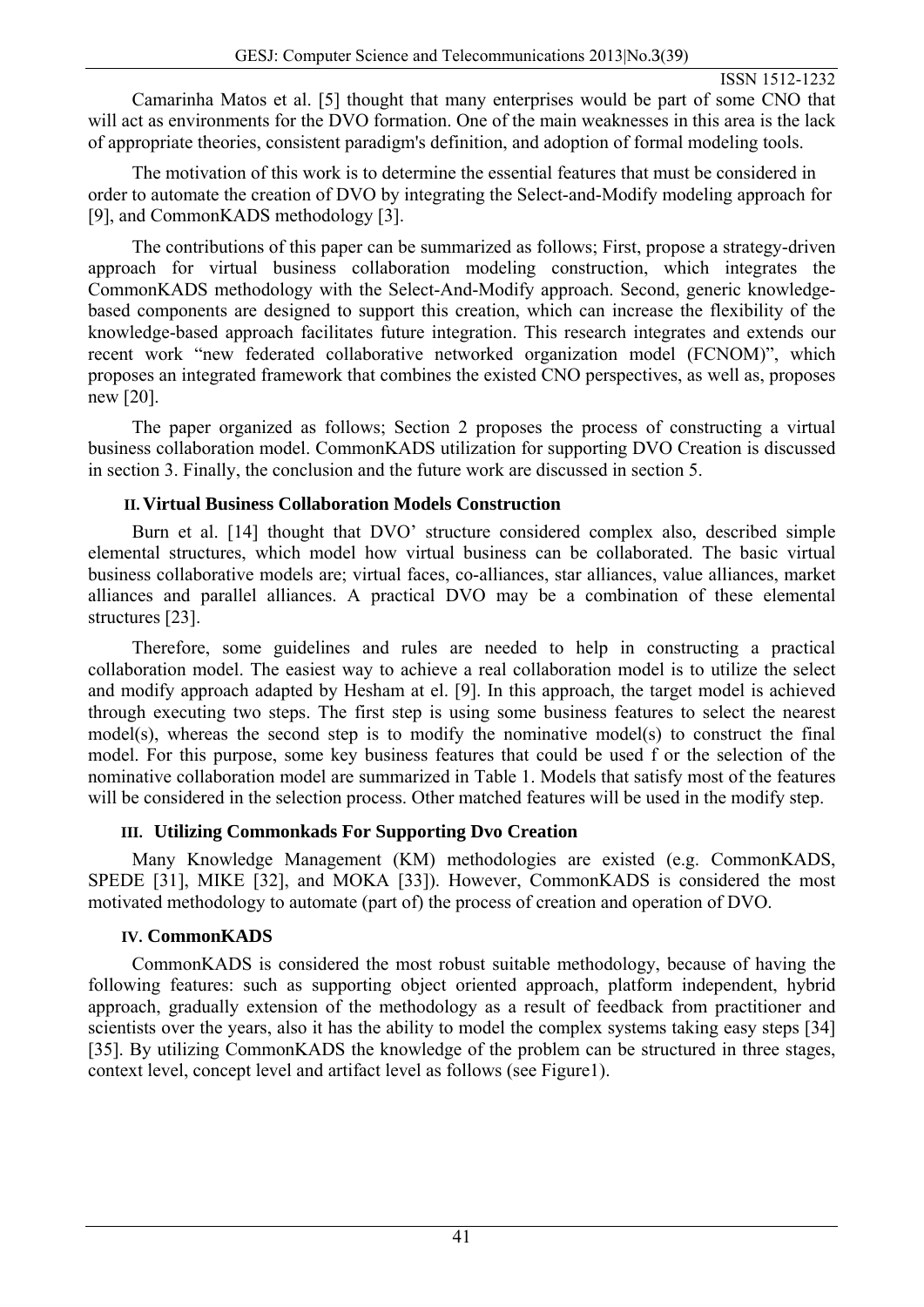



Figure 1. CommonKADS Modeling Suite

The CommonKADS Expertise Model aims to model a problem solving behavior from a knowledge level perspective. This methodology, classify knowledge as three categories: domain, inference, and task. Domain part contains the application ontology as well as set of relationships to each other, while both inference and task describe control knowledge that reflects the problem solving sequence.

#### **V. The Proposed DVO Framework**

The motivation of the proposed work is to determine the essential features that must be considered in order to automate the DVO construction. This roadmap will utilize the CommonKADS as follows:

–The CommonKADS' context level will be utilized in this paper; complete organization model worksheets utilization has been described.

–Our recent work will concern with the CommonKADS' conceptual level by, proposed Virtual Business Collaboration Construction Conceptual Knowledge Model (VBCKM)[36]. VBCKM determined the essential features that must be considered in order to automate the contraction of a collaboration modeling. As well as, propose a complete solution for (semi-) automate the construction process. VBCKM is a strategy-driven approach for virtual business collaboration modeling construction, which integrates the CommonKADS methodology with the Select-And-Modify approach. VBCKM minimizes the negotiations within CNO components during its life cycle, supports the configuration automation, as well as, helps decision making for collaboration modeling constructing, and achieves harmonization between CNO partners.

However this research has not been cover the CommonKADS' artifact level (VBCKM' design model), which contains algorithms and tools required for implementation. We are currently worked towards describing the structure of the software system needed to implement the knowledge and communication models. Nowadays, the area of define roadmap to design CNO architecture based on Grid-Cloud convergence as well as many other paradigms in an incremental and harmonious fashion. There is a need to determine the essential features that must be considered in order to design CNO architecture based on Grid-Cloud convergence, as well as describe the landscape structure for this harmonious fashion. Identified in this framework to cover both domain knowledge and control knowledge. These

knowledge components have been modeled using a famous knowledge-based methodology called CommonKADS [3]. The CommonKADS control structure models for DVO identification and formation phases are shown in the following sub sections:

| Planning<br><b>Management</b><br>Members<br>astomer<br>tvpe of<br>IInformation<br>Mode<br><b>Strategy</b><br><b>Stage</b><br>ID <sub>t</sub><br>ore<br>escription<br>Suit<br>Replaceable<br><b>Portal</b><br>Flows<br>contact<br>Kwhen. |
|-----------------------------------------------------------------------------------------------------------------------------------------------------------------------------------------------------------------------------------------|
|-----------------------------------------------------------------------------------------------------------------------------------------------------------------------------------------------------------------------------------------|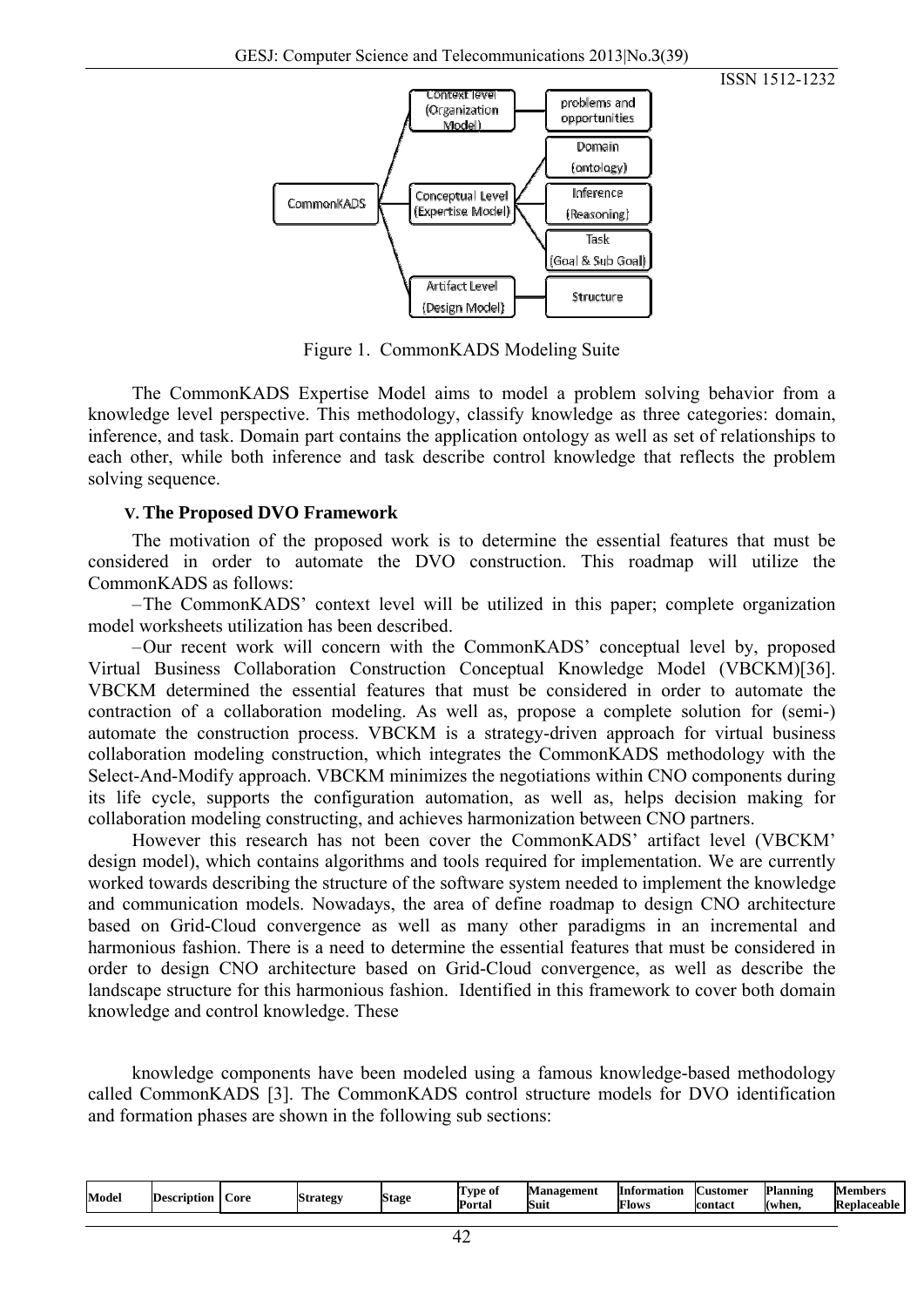|                                    |                                                                                              |                                                                |                                                      |                        |                        |                                                            | ISSN 1512-1232                |                                     |                                          |                                                     |  |
|------------------------------------|----------------------------------------------------------------------------------------------|----------------------------------------------------------------|------------------------------------------------------|------------------------|------------------------|------------------------------------------------------------|-------------------------------|-------------------------------------|------------------------------------------|-----------------------------------------------------|--|
|                                    |                                                                                              |                                                                |                                                      |                        |                        |                                                            | <b>Dependency</b>             |                                     | where)                                   |                                                     |  |
| <b>Virtual</b><br>Face             | Basic B <sub>2C</sub>                                                                        | Group split<br>from the<br>'physical"                          | Customer<br>service.<br>personalization<br>marketing | Presentation           | Static                 | Not a part of the                                          | VO taxonomy                   |                                     |                                          |                                                     |  |
| <b>Star</b><br><b>Alliance</b>     | Independent<br>members                                                                       | Yes                                                            | Expanded<br>business lines                           | Interaction            | Dynamic<br>interaction | Suit each<br>member but the<br>core may dictate            | Operational +<br>Coordination | core                                | The core                                 | May not be<br>replaced                              |  |
| <b>Market</b><br><b>Alliance</b>   | Market set<br>management<br>rules                                                            | <b>Essential core Development</b><br>but not mange of business |                                                      | Collaboration          | Dynamic<br>interaction | Must suit each<br>member else will Operational<br>get out  |                               | Core                                | Before<br>creation                       | With similar<br>function                            |  |
|                                    | Independent<br>members<br><b>Co-alliance</b> permanently No core<br>each equal<br>commitment |                                                                | Cost reduction<br>And speed of<br>processing         | Communication Tailored |                        | Management is<br>complex,                                  | Between all<br>members        | All members                         | Specific<br>Function                     | Perhaps                                             |  |
| <b>Value</b><br><b>Alliance</b>    | Supply chain No core                                                                         |                                                                | Concentration                                        | Fulfillment            | Links to<br>back-end   | No overall<br>management                                   | Operational +<br>Coordination | Limited to<br>the first and<br>last | No built-in<br>planning/<br>coordination | Replaceable<br>(similar<br>function)                |  |
| <b>Parallel</b><br><b>Alliance</b> | Supply chain<br>but mutually No core<br>dependent                                            |                                                                | Concentration                                        | Fulfillment            | Links to<br>back-end   | Only within the<br>limits set, by the<br>initial planning. | Operational +<br>Coordination | All members planning and            | No built-in<br>coordination              | difficult to<br>replace with<br>similar<br>function |  |

TABLE I. BASIC BUSINESS COLLABORATION MODEL GENERAL FEATURES

## **VI. DVO Life Cycle Control Structure**

The concept DVO represents as one of the main instances of CNO [5]. DVOs considered in Grid computing as multiple autonomous members, which might be formed within the framework OGSA standard [11]. A well-accepted life cycle model for DVOs includes four distinct stages [5] (see Figure 2):

- Creation; Including identification phase and formation phase.
- Operation: All participants' work towards a common target.
- Termination; A report is composed. Asset dispersal takes place.

The work in this paper will consider the creation of DVO only, which include the identification and formation phases.

According to Fig. 1, the DVO life cycle is explained as follows:

- Business Opportunity (BO); as input to the DVO Identification phase.
- •DVO Identification Phase concerns with parameterizes the BO by determining the needed competencies and other needed elements (e.g. skills, capacity).
- If there is any BO requirements' conflict or any needed information about the BO, the loop will reverse the sequence to pervious step.
- Rough DVO Model is the output of the Identification phase which addresses the needed competencies for further matching of partners.
- DVO Formation phase concerns with assessing the potential partners upon selected criteria and generates suggestion partners.
- A new condition will be executed as follows:
- −If there is any BO requirements' conflict or any needed information about the BO, the loop will reverse the sequence to Identification phase.
- −If the conflicts within the partners list, it will go back to Formation phase.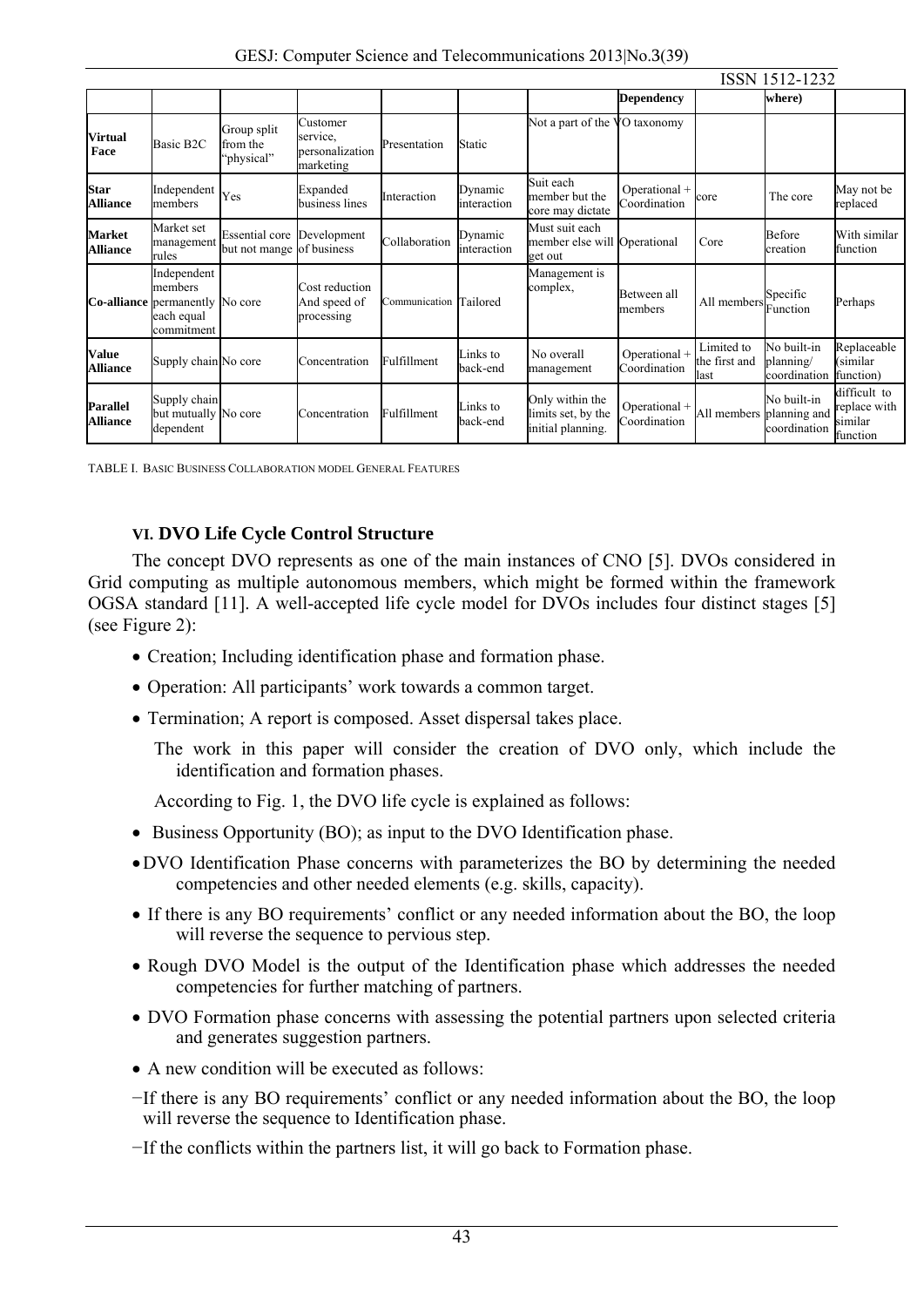



Figure 1. Activity diagram defining a control structure of DVO Life Cycle

- •DVO Operation phase concerns with real operation during the DVO running with set of management services that monitor the DVO operations.
- Termination event is the event, which drives the operation of DVO to be terminated.
- Finally, DVO Termination phase concerns with close all the DVO activities and it will not be achieved anymore and end the contractors.
- Termination Report, which reports the termination process, includes the ended contracts needed processes also, the announcement for closing the shared operations, will be produced.

# *A. DVO Identification Phase Control Structure*

The DVO Identification phase consists of steps, which concerned with parameterizes the BO by determining the required competencies and other needed elements (e.g. professional skills, needed capacity), as well as, identify the first draft of the business plan include the needed aspects.

Fig.2 defines a specific control structure for the DVO Identification phase, using an activity diagram that shows a structure for data-driven inference and a control structure over all actions present in the diagram, including iteration. This Identification phase would be implemented as follows: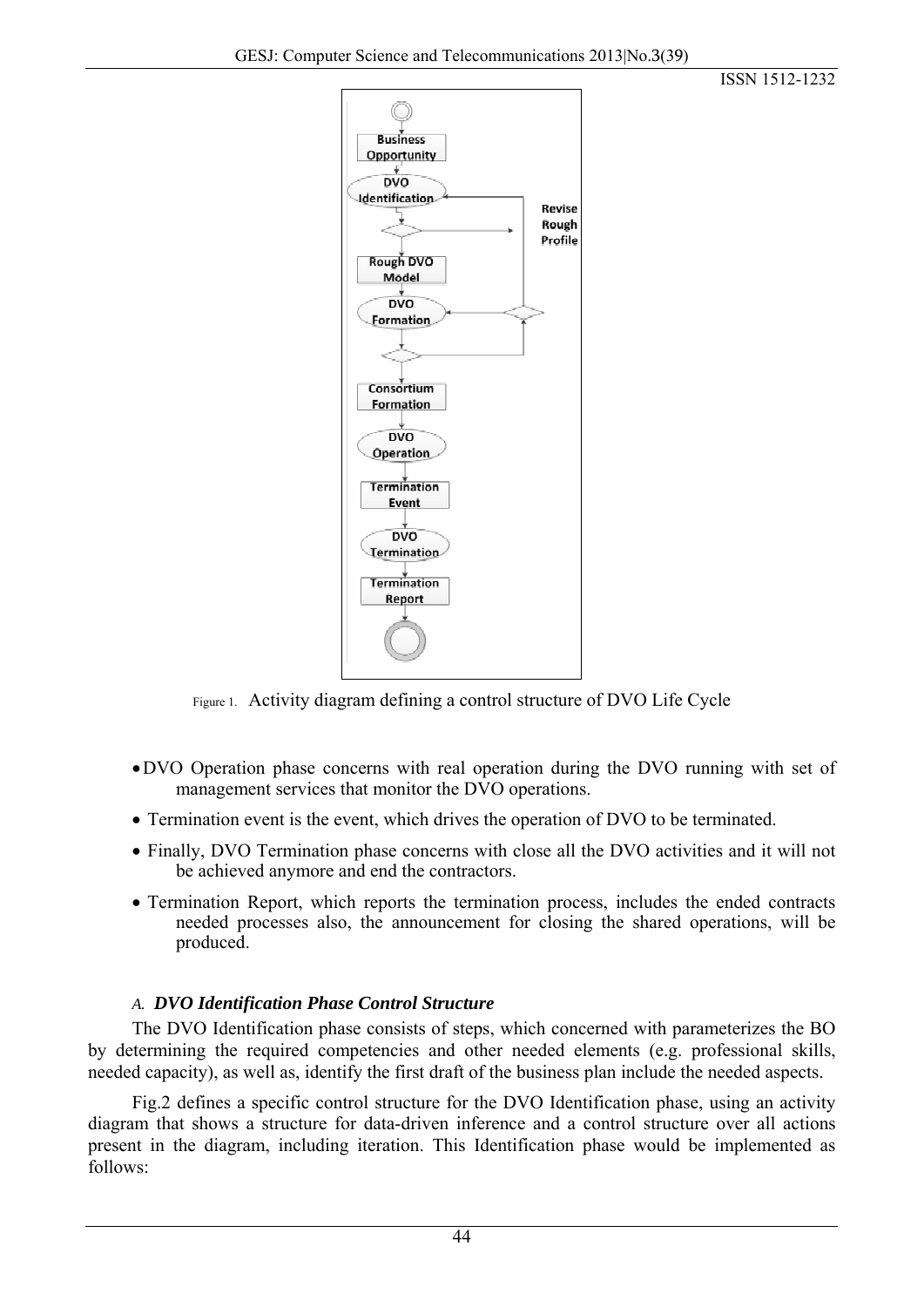



Figure 2. Activity diagram defining a control structure of DVO Identification phase

Figure 3.

- BO, as input for the DVO Identification phase, which involves the product, service, equipment, etc... That will initiate a business line.
- DVO generated competencies concerns with realizing the BO into elements. It may iterate to rich the atomic elements, which related to some needed competencies and some related characters.
- This step output a list of needed competencies with some related information.
- Normalized BO representation step will produce normalized required competencies by eliminating redundancies and sub-summations.
- DVO Rough Model is the output of the Identification phase and should contain some information about BO such as the needed requirements, the duration, and the quality requirements of the business.

# *B. DVO Formation Phase Control Structure*

The DVO Formation phase concerns with partner search and select, as well as, the agreement and contract negotiation. The output of this step will be a suggested DVO consortium. Figure 3 defines a specific control structure for the DVO Formation phase, using an activity diagram that shows a structure for data-driven inference and a control structure over all actions present in the diagram, including iteration. This Formation phase would be implemented as follows: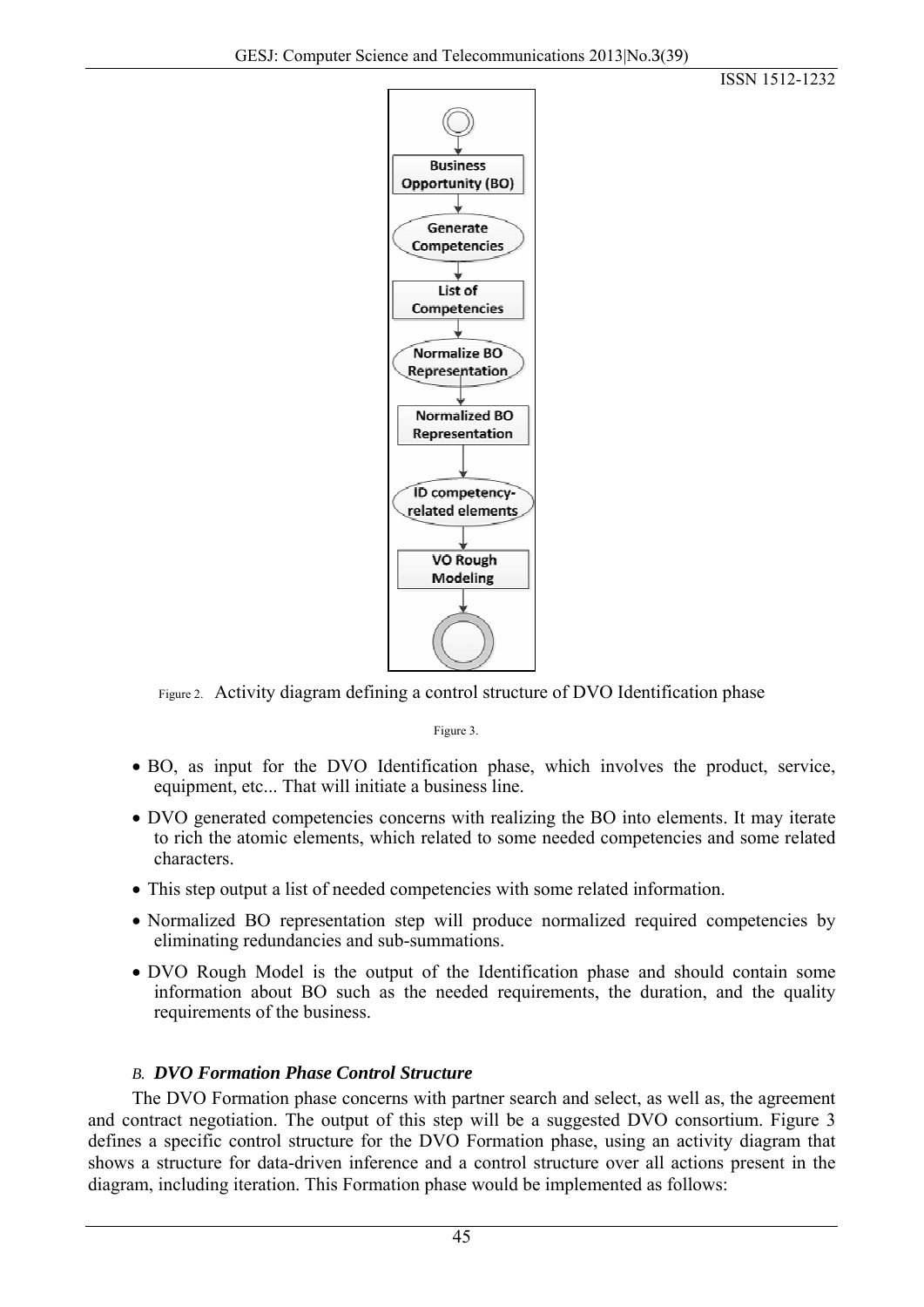As shown in Figure 4, the DVO life cycle is explained as follows:

- DVO Rough Model as input for this step, which is the output of DVO Identification phase.
- Allocate Services and Recourses, which obtains the resource, and access information needed for the DVO operations.
- If there is a conflict or any other issues, a loop will be going back to Allocated Services, and Resources step.
- The pervious step generates a list of needed resource and access information.
- Partner Search and Select is the step where a list of partners will be generated.
- After this step, condition checking should be tested.
- If any conflict about services occurs, it will be back to the Allocated Services, and Resources step.
- If the conflict about the partner, the branch will be back to the Partner Search and Select.
- The Compose DVO concerns with the agreement and contract negotiation.
- The final output of this phase is the suggested consortium, which contain every detailed need to set up and run the created DVO.



Figure 4. Activity diagram defining control structure of DVO Formation phase

### **VII. Conclusion and Future Work**

This research proposed an approach to automate the process of DVO creation, which is CNObased. This approach extend our work FCNOM, which is adapted based on previous work with four new perspectives are included, as well as utilizing CommonKADS for Supporting DVO creation to build generic solution. This work generates a general framework that contains a set of reusable components (inference, ontology, etc.…), and provides the flexibility to reuse these components for Supporting DVO creation. By using this approach, the view of CNO environment becomes clear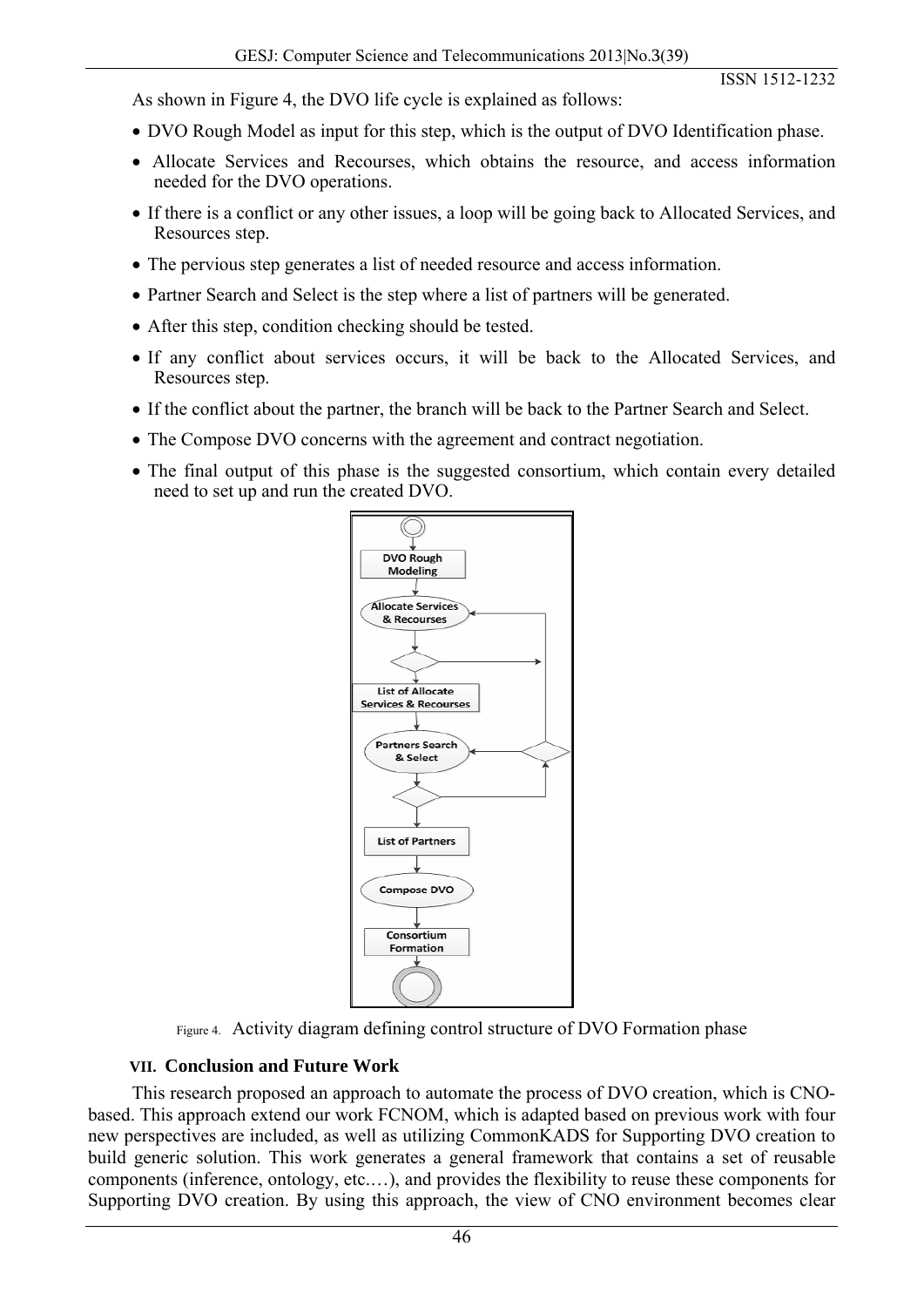and unified. Furthermore, it minimizes the negotiations within CNO components during its life cycle, supports DVO configuration automation, as well as, helps decision making for DVO, and achieves harmonization between CNO partners.

The recently Forrester Research [8] has mentioned cloud computing could be included in the business economics. Evolution of cloud computing, featuring convergence of business and IT and open service oriented are become the marketplace [2].DVO relies on the needs of collaboration among involved partners. Furthermore, to enlarge partners' collaboration sharing software services is needed. Based on the Software-as-a-Service (SaaS) model, which helps both DVO clients to be more confident when accessing services from DVO members, and to DVO members to have a support on how their services should be properly developed and made available to DVO clients.

## **Refferences**

- 1. Ängel Ortiz Bas, Äfngel Ortiz Bas :Balanced Automation Systems for Future Manufacturing Networks: 9th IFIP WG: Valencia, Spain (2010)
- 2. Benoit Hudzia, Jonathan Sinclair, Benoit Hudzia, Maik A. Lindner, Alan Stewart, Terry Harme : Architecture for Compliance Analysis of Distributed Service Based Systems (2011)
- 3. Bob Wielinga, Nigel Shadbolt, Walter Van de Velde :The CommonKADS Methodology : MIT Press, UK (2000)
- 4. C. -M. Chituc, Azevedo, A.; Toscano :Multi-Perspective Challenges On Collaborative Networks Business Environments: IFIP Vol. 186, Springer,USA (2005)
- 5. Camarinha-Matos, Afsarmanesh, H. : Collaborative Networks Reference Modeling: Springer (2008)
- 6. Camarinha-Matos, Filipa Ferrada, Ana Inês Oliveira: A Roadmap For Strategic Research On Virtual Organizations: Proceedings Processes and Foundations for Virtual Organizations, Kluwer Academic Publishers (2003)
- 7. Florian Skopik, Daniel Schall, Hong-Linh Truong, Schahram Dustdar: D4.5.1a c-Human Interaction Services, Specifications – M12 issue : Collaboration & Interoperability for Networked Enterprises (2009)
- 8. Forrester Report: The Evolution of Cloud Computing Markets: USA (2010)
- 9. Hesham A. Hassan K. Orsvarn, O. Olsson : Guidelines for adapting an interpretation model in an Application : Proceedings of Knowledge engineering forum (1995)
- 10. Ian Foster و I., Kesselman, C., Nick, J., Tuecke : The Physiology of the Grid: an Open Grid Services Architecture for Distributed Systems Integration. Technical report, Global Grid Forum (2002)
- 11. Ian Foster, H. Kishimoto, A. Savva, D. Berry, A. Djaoui, A. Grimshaw, B. Horn, F. Maciel, F. Siebenlist, R. Subramaniam, J. Treadwell, J. Von Reich : The Open Grid Services Architecture, Version 1.5: Open Grid Forum, USA (2006)
- 12. Ian Foster, Carl Kesselman, Steven Tuecke :The Anatomy of the Grid Enabling Scalable Virtual Organizations: Proceedings of the 7th InternationalEuro-Par Conference Manchester on Parallel Processing Springer London (2001)
- 13. Jorge Minguez, David Baureis, Donald Neumann : Providing Coordination and Goal Definition in Product-Service Systems through Service-orientedComputing : 44th CIRP Conference on Manufacturing Systems (2011)
- 14. Janice Burn ,Peter Marshall, Martin Barnett: E-Business Strategies for Virtual Organizations : Butter worth-Heinemann, UK (2002)
- 15. John R. Schermerhorn , James G. Hunt, Richard N. Osborn, Mary Uhl-Bien : Organizational Behavior, 11th edition : (2010)